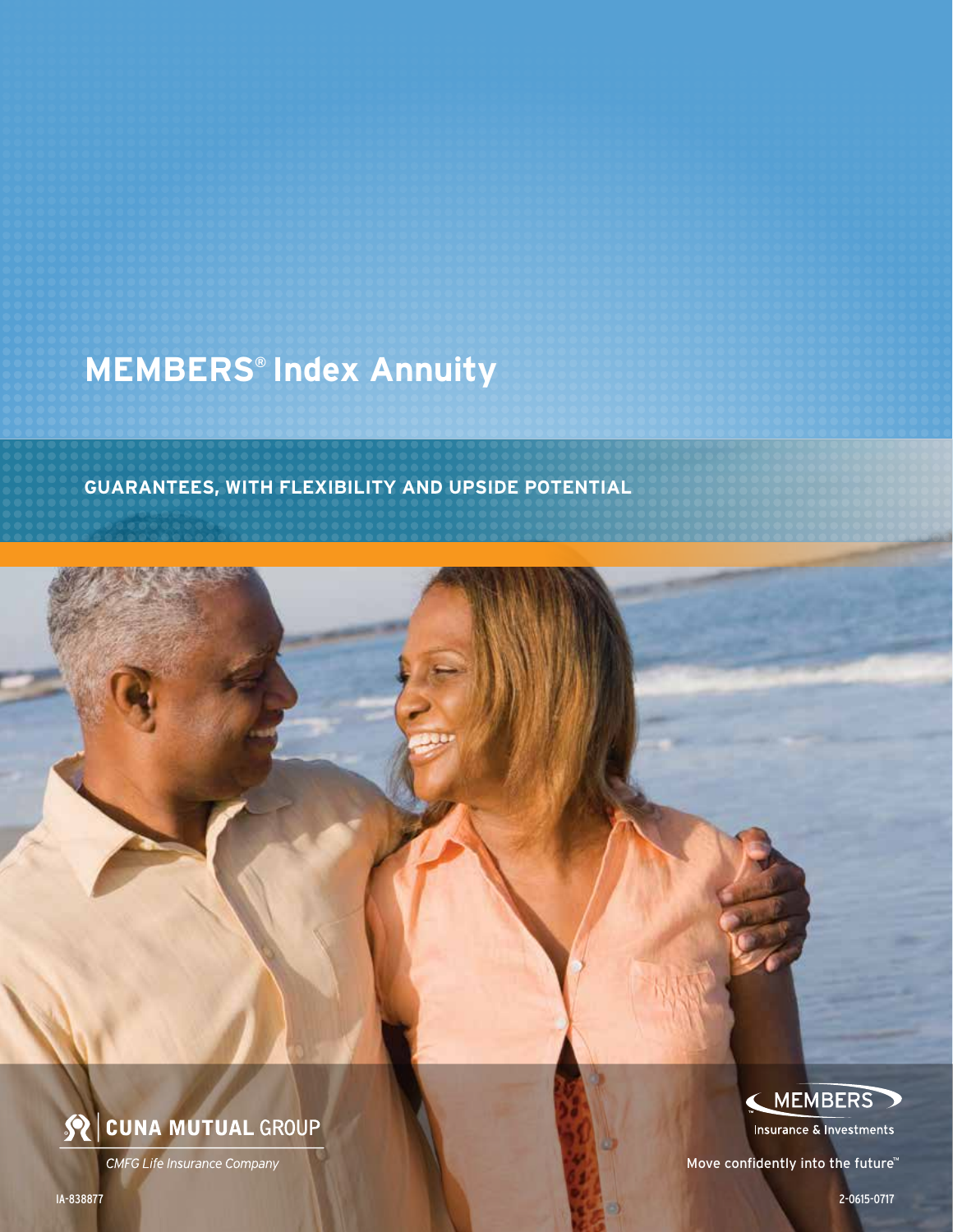

# **A financial services company serving financial institutions and their clients worldwide.**

**It is important to know that you have financial strength and professional experience behind your annuity.**

MEMBERS® Index Annuity is underwritten by CMFG Life Insurance Company (CMFG Life), a member of the CUNA Mutual Group. CMFG Life is a leading provider of financial services to financial institutions and their valued customers worldwide. With more than 75 years of true market commitment, the CMFG Life vision is unwavering: to be a trusted business partner who delivers service excellence with customer-focused products and marketdriven insight. As of December 31, 2014, financial records of CUNA Mutual Group, a Fortune 1000 company, indicated \$17.6 billion in assets, \$14.9 billion in liabilities and \$2.7 billion in policyowner surplus.

CMFG Life Insurance Company is rated A (Excellent), third-highest rating out of 16, by A.M. Best as of December, 2014. Ratings refer to the company's overall financial strength; they are not a recommendation of specific contract provisions, rates or practices. Guarantees are based on the claimspaying ability of CMFG Life Insurance Company.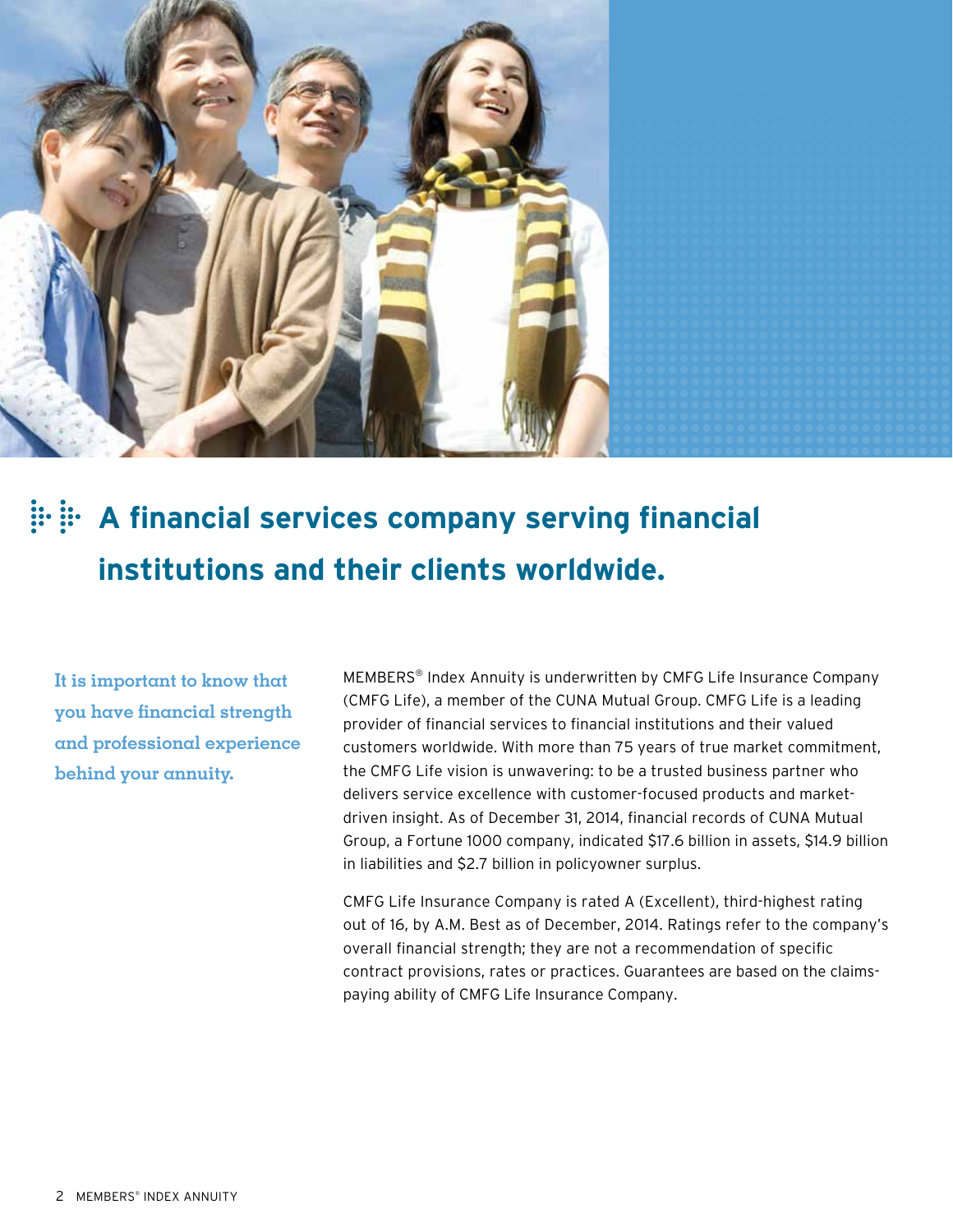**Jim and Sharon are in their late fifties. They share a vision for an active retirement lifestyle and have invested diligently during their working years. While concerned about volatility, they believe market participation is important for keeping pace with inflation. So, they purchased a MEMBERS Index Annuity with a portion of their retirement savings. Their annuity offers the potential to benefit from possible market-linked growth, and can help them realize their retirement dreams.**



### **Guarantees and choices with market-linked returns.**

In times of financial uncertainty, you may want a place to invest your money that is safe from losing value due to market fluctuations. Yet, you'd also like to participate in market surges should stock prices appreciate. The MEMBERS Index Annuity delivers both, with flexibility and quarantees.<sup>1</sup>

The MEMBERS Index Annuity is a single premium deferred index annuity. It is an insurance contract that offers both downside protection and market-linked returns. Purchase payments may be allocated between two accounts, and you can reallocate between accounts each anniversary, should your needs change.

- The **Index Account** is your link to market performance, and interest based on the market's movement is credited to this account on every contract anniversary throughout the period of time you select (the index period).
- The **Guaranteed Growth Account** is your optional "safe haven" from market volatility. If you choose to invest a portion of your payment in this account, you'll experience steady growth even during market downturns. This account credits interest at a guaranteed rate declared each contract year.

And for added peace of mind, there is a minimum guaranteed rate of interest that applies at the end of your index period, regardless of your account allocations.

### **Your index period and interest crediting**

You may choose an index period of 5, 7 or 10 years<sup>2</sup> for your contract. For those dollars you allocate to the Index Account, you benefit from market-linked returns throughout your selected period. For any dollars allocated to the Guaranteed Growth Account, you earn daily interest at a declared rate determined each year. You may request to change your account allocations at any time, with the change taking effect on your next contract anniversary.

### **At the end of your index period**

When your 5-, 7- or 10-year index period is over, a minimum rate of return is quaranteed on 100% of your purchase payment, less any withdrawals.<sup>3</sup> This means at the end of your index period you receive the greater of:

- The combined value of your Index Account and your Guaranteed Growth Account.
- A minimum contract value calculated by crediting interest on your purchase payment, less any withdrawals,<sup>3</sup> at the minimum guaranteed interest rate. Guaranteed minimum renewal rates are set by the Company in accordance with state law and are guaranteed to be no less than 1.0% or greater than 3.0%. Check with your representative for current minimum guaranteed rates.

This minimum guarantee ensures the interest you earn on your contract value will always increase, even if the stock market doesn't. And if market performance is strong, you have the opportunity to participate in that upside growth.

1 All guarantees are based on the claims-paying ability of CMFG Life Insurance Company.

3 Withdrawals include any associated surrender charges.

<sup>2</sup> The 5- and 7-year index periods are not available in New Jersey.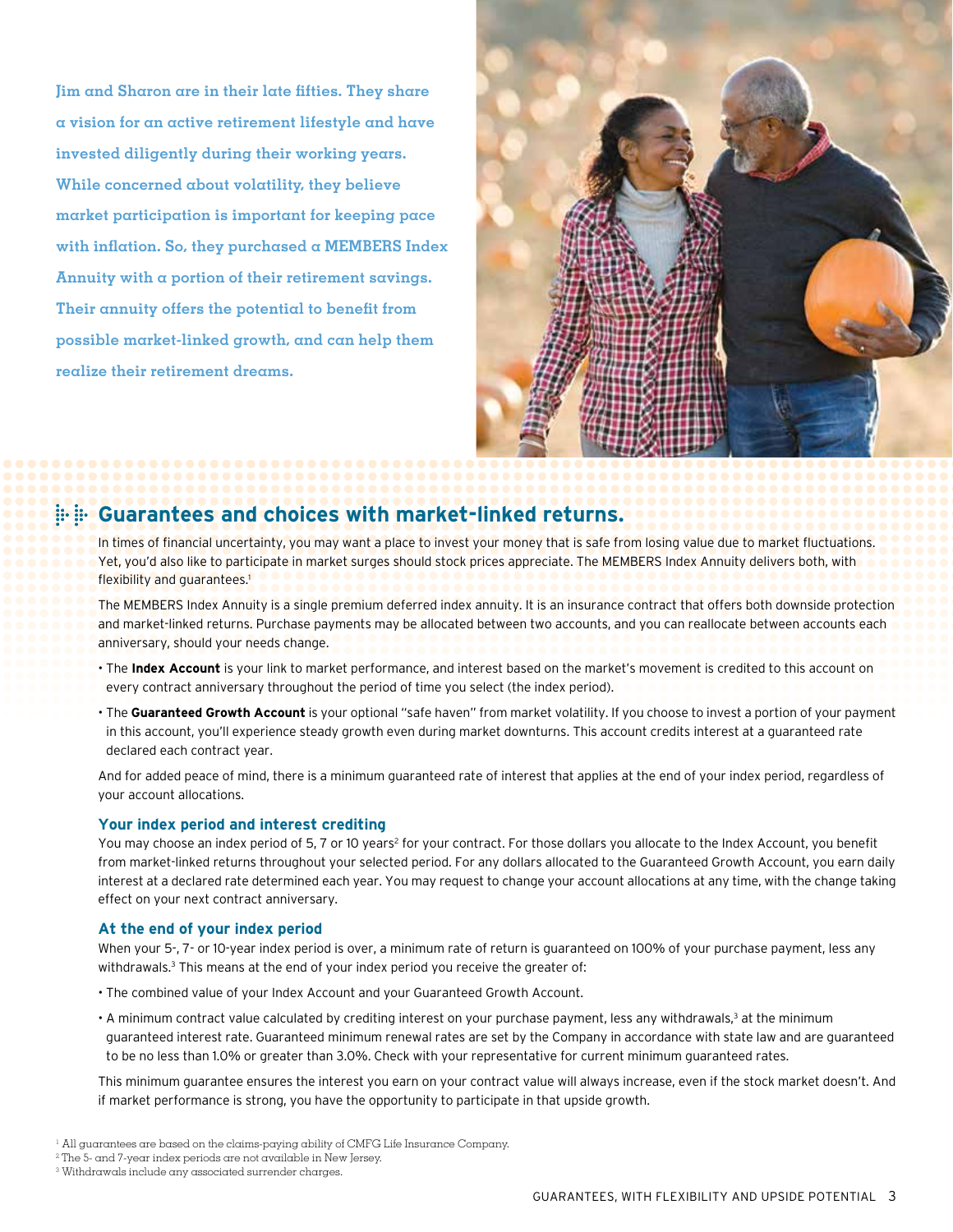**Maria recently purchased a 10-year MEMBERS Index Annuity to help reach her retirement goals. She decided to allocate 90% of her purchase payment to the Index Account and 10% to the Guaranteed Growth Account. That way if the market doesn't perform and no index interest is credited to the Index Account for a given year, there are still earnings on the Guaranteed Growth Account. Maria also likes the ability to reallocate each anniversary. This flexibility lets her adjust allocations based on her investment outlook and gives her confidence in making a 10-year commitment with this portion of her retirement savings.**



### **Traditional annuity with non-traditional earnings potential.**

By providing both guarantees' and upside potential, the MEMBERS Index Annuity offers you the safety and guarantee against loss of a traditional fixed annuity, with a non-traditional opportunity for higher earnings.

The MEMBERS Index Annuity does not directly participate in any stock or equity investment. It does, however, allow you to participate in a portion of stock market gains, giving you the potential to outperform other fixed rate products. You receive a portion of market increases at the same time you protect your principal.

### **Flexible account allocation for greater control**

Your annuity offers the flexibility to allocate your purchase payment between two accounts. The Index Account earns interest based on the performance of a market index, and provides greater upside potential. In times of strong market performance, value in the Index Account has the opportunity to earn more.

The Guaranteed Growth Account earns interest at a fixed rate declared annually, and can offer a measure of safety for a portion of your dollars. This may be especially important in years when you are concerned about the possibility of market loss. During those times, the value in the Guaranteed Growth Account will increase, even when the Index Account does not.

With the MEMBERS Index Annuity, you control how much of your purchase payment to allocate to each account. You can allocate 100% to the Index Account to maximize your contract's upside potential, or allocate some or all to the Guaranteed Growth Account for steady earnings.

### **Annual reallocation and automatic rebalancing**

You can reallocate between accounts at any time, with your new allocation effective on your next contract anniversary. The amounts in each account are also automatically rebalanced each anniversary based on the allocation percentages you've selected. This hypothetical example shows how an initial allocation of 80% to the Index Account and 20% to the Guaranteed Growth Account would rebalance on an annual basis.



### **You pay no fees or expenses**

There are no contract fees, administrative fees or up-front charges to pay when you invest in a MEMBERS Index Annuity. All payments go to work for you immediately.

<sup>1</sup> All guarantees are based on the claims-paying ability of CMFG Life Insurance Company.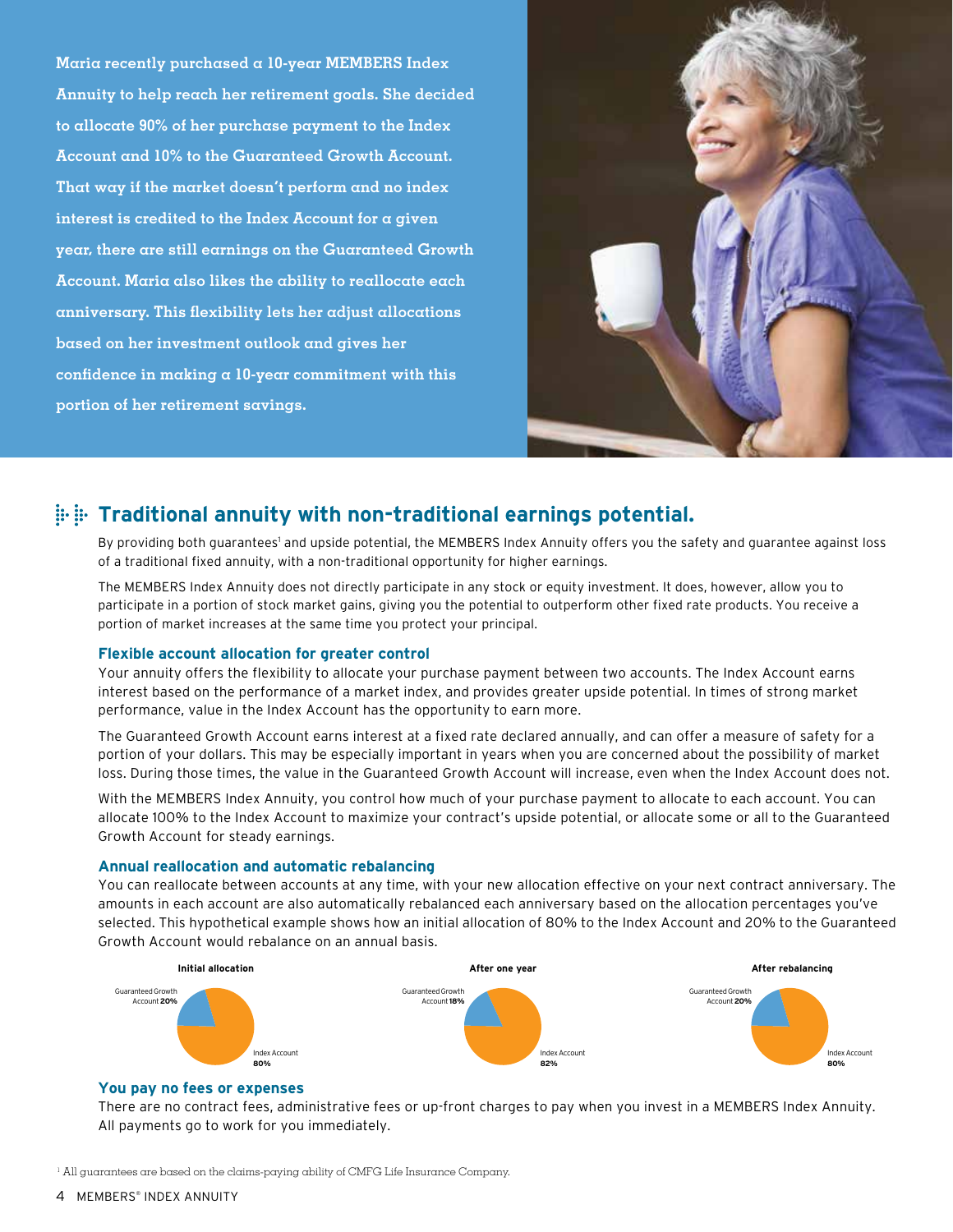### **How is interest credited?**

Your MEMBERS Index Annuity value grows based on interest crediting methods that vary between your two account options. Here's how each works:

### **Interest on the Index Account**

During your index period, the interest rate on the Index Account is based in part on the annual performance of the S&P 500 Index.1 The S&P 500 Index tracks performance of 500 leading U.S. stocks, and is generally considered representative of the overall stock market. It acts as a benchmark for the rate credited to your contract.

- If the **S&P 500 goes up,** you are credited the percentage increase, up to the rate cap, on your contract anniversary. This annual interest crediting is often referred to as point-to-point. (See the box below for more about the rate cap.) That interest is locked in, and the account value is then eligible for index interest the following year. So, you have the potential for compound interest.
- If the S&P 500 goes down, your account value is guaranteed<sup>2</sup> not to decrease because of poor performance. The value of your MEMBERS Index Annuity cannot decline because of market declines.

| <b>S&amp;P 500</b><br>Performance <sup>3</sup> | <b>Assumed</b><br><b>Rate Cap</b> | <b>Your Index</b><br>Interest | Contract<br>Value |
|------------------------------------------------|-----------------------------------|-------------------------------|-------------------|
| 21%                                            | 7%                                | 7%                            | \$107,000         |
| 5%                                             | 7%                                | 5%                            | \$112,350         |
| $-14%$                                         | 7%                                | 0%                            | \$112,350         |
| 4%                                             | 7%                                | 4%                            | \$116,844         |
| 13%                                            | 7%                                | 7%                            | \$125,023         |

*This table shows how the performance of the S&P 500 Index affects the interest that is credited to value in the Index Account. It assumes a \$100,000 purchase payment allocated entirely to the Index Account, a cap of 7% and a participation rate of 100%.*

As you can see, the S&P 500 acts as a performance benchmark only. While your money is not invested directly in the stock market, you benefit when the index is up and you are protected when the index is down.

#### **Understanding participation rates and caps**

**The participation rate:** This is the percentage of the S&P 500 Index gains you will earn. The MEMBERS Index Annuity guarantees the participation rate will not change during the index period. Company practice is to provide a current participation rate of 100%. With a 100% participation rate, you would earn 100% of any gains in the S&P 500 Index — up to your annuity's cap.

**The rate cap:** This is the maximum rate you can earn each year. By Company practice, the cap for your contract is set based on the purchase payment, your issue date and your index period of 5, 7 or 10 years.

**Can the cap change?** The rate cap is declared and guaranteed each year on the contract anniversary. It can be adjusted annually.

However, since the introduction of the MEMBERS Index Annuity in 2005, rate caps have never been renewed below their original level. And, it is the intention of the Company to continue to provide the same rate cap for the entire index period in the future under stable market conditions.

### **Interest on the Guaranteed Growth Account**

Value in your Guaranteed Growth Account is credited daily interest based on a fixed rate that is declared annually. Regardless of market performance, the money in this account increases steadily each year. By allocating a portion of your dollars to the Guaranteed Growth Account, you are assured of positive growth to your contract value, even in years when market performance is poor.

<sup>2</sup> All guarantees are based on the claims-paying ability of CMFG Life Insurance Company.

<sup>3</sup> This example is based on hypothetical returns for the S&P 500 Index and a participation rate of 100%. Rate caps are subject to change.

<sup>1</sup> The S&P 500 Index is a product of S&P Dow Jones Indices LLC ("SPDJI"), and has been licensed for use by CMFG Life Insurance Company. Standard & Poor's®, S&P® and S&P 500® are registered trademarks of Standard & Poor's Financial Services LLC ("S&P"); and these trademarks have been licensed for use by SPDJI and sublicensed for certain purposes by CMFG Life Insurance Company. The MEMBERS Index Annuity is not sponsored, endorsed, sold or promoted by SPDJI, S&P, their respective affiliates, and none of such parties make any representation regarding the advisability of investing in this product nor do they have any liability for any errors, omissions or interruptions of the S&P 500 Index. The S&P 500 Index does not include dividends paid by the underlying companies.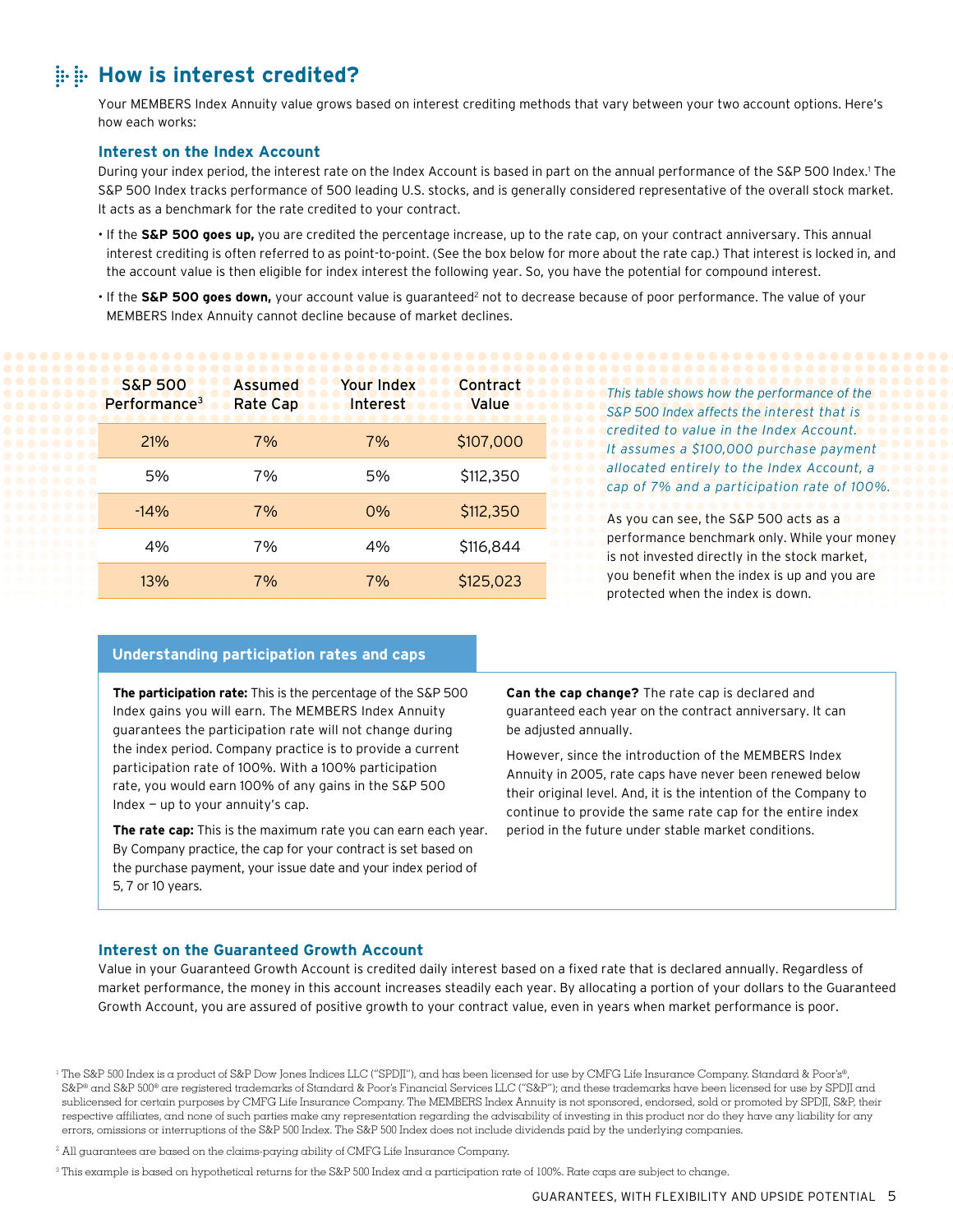### **Growth no matter how the markets perform.**

With the MEMBERS Index Annuity, you benefit in times of good or bad market performance.

- **In an increasing stock market environment,** value in the Index Account is credited the percentage increase in the S&P 500 each contract year, up to the rate cap, and any value in the Guaranteed Growth Account earns at the declared rate.
- **In a decreasing stock market environment,** value in the Index Account doesn't earn interest on contract anniversary, but value in the Guaranteed Growth Account still grows at the declared rate. And, even if you chose to allocate 100% of your purchase payment to the Index Account, at the end of the index period your annuity would receive earnings at the minimum guaranteed interest rate, regardless of any S&P 500 losses.

So, no matter how the stock market performs, your annuity's value will increase with interest earnings. You enjoy upside potential with the Index Account, steady growth with the Guaranteed Growth Account and the safety of an underlying minimum guarantee' at the end of your index period.

| A decreasing 5-year period for the S&P 500 Index<br>100% participation rate, 5% cap, \$100,000 purchase payment |                   |                   |                   |                      |  |  |
|-----------------------------------------------------------------------------------------------------------------|-------------------|-------------------|-------------------|----------------------|--|--|
| Year Ending                                                                                                     | S&P 500<br>Return | Index<br>Interest | Contract<br>Value | Minimum<br>Guarantee |  |  |
| $2-Sep-69$                                                                                                      |                   |                   | \$100.000         | \$100,000            |  |  |
| $1-Sep-70$                                                                                                      | $-9.47%$          | $0.00\%$          | \$100.000         | \$101.000            |  |  |
| $1-Sep-71$                                                                                                      | 16.65%            | 5.00%             | \$105.000         | \$102.010            |  |  |
| $1-Sep-72$                                                                                                      | 12 42%            | 5.00%             | \$110.250         | \$103,030            |  |  |
| $4-Sep-73$                                                                                                      | $-1.92%$          | $0.00\%$          | \$110.250         | \$104.060            |  |  |
| $3-Sep-74$                                                                                                      | $-41.40%$         | $0.00\%$          | \$110,250         | \$105,101            |  |  |

**An increasing 7-year period for the S&P 500 Index 100% participation rate, 7.5% cap, \$100,000 purchase payment** Year Ending S&P 500 Return Index Interest Contract Value Minimum Guarantee 1-Dec-92 \$100,000 \$100,000 1-Dec-93 7.06% 7.06% \$107,055 \$101,000 1-Dec-94 -1.54% 0.00% \$107,055 \$102,010 1-Dec-95 34.11% 7.50% \$115,084 \$103,030 2-Dec-96 20.26% 7.50% \$123,716 \$104,060 1-Dec-97 31.01% 7.50% \$132,994 \$105,101 1-Dec-98 26.67% 7.50% \$142,969 \$106,152

**A recent 10-year period for the S&P 500 Index 100% participation rate, 8% cap, \$100,000 purchase payment**

1-Dec-99 19.53% 7.50% **\$153,692** \$107,214

| S&P 500<br>Return | Index<br>Interest | Contract<br>Value | Minimum<br>Guarantee |
|-------------------|-------------------|-------------------|----------------------|
|                   |                   | \$100,000         | \$100,000            |
| 11.25%            | 8.00%             | \$108,000         | \$101,000            |
| 12.02%            | 8.00%             | \$116,640         | \$102,010            |
| 3.44%             | 3.44%             | \$120,652         | \$103.030            |
| 13.99%            | 8.00%             | \$130.304         | \$104.060            |
| $-12.91%$         | $0.00\%$          | \$130.304         | \$105.101            |
| $-22.08%$         | $0.00\%$          | \$130.304         | \$106.152            |
| 11.56%            | 8.00%             | \$140,728         | \$107.214            |
| 17.31%            | 8.00%             | \$151,986         | \$108.286            |
| 6.70%             | 6.70%             | \$162.169         | \$109.369            |
| 22.20%            | 8.00%             | \$175,143         | \$110.462            |
|                   |                   |                   |                      |

These hypothetical examples indicate the value a MEMBERS Index Annuity would have generated based on past changes of the S&P 500 Index, hypothetical caps and a minimum guaranteed interest rate of 1.0%. They assume 100% of the purchase payment is allocated to the Index Account. They are not an indication or guarantee of the future value of any MEMBERS Index Annuity. Charts do not show the effect of taxes.

<sup>1</sup> All guarantees are based on the claims-paying ability of CMFG Life Insurance Company.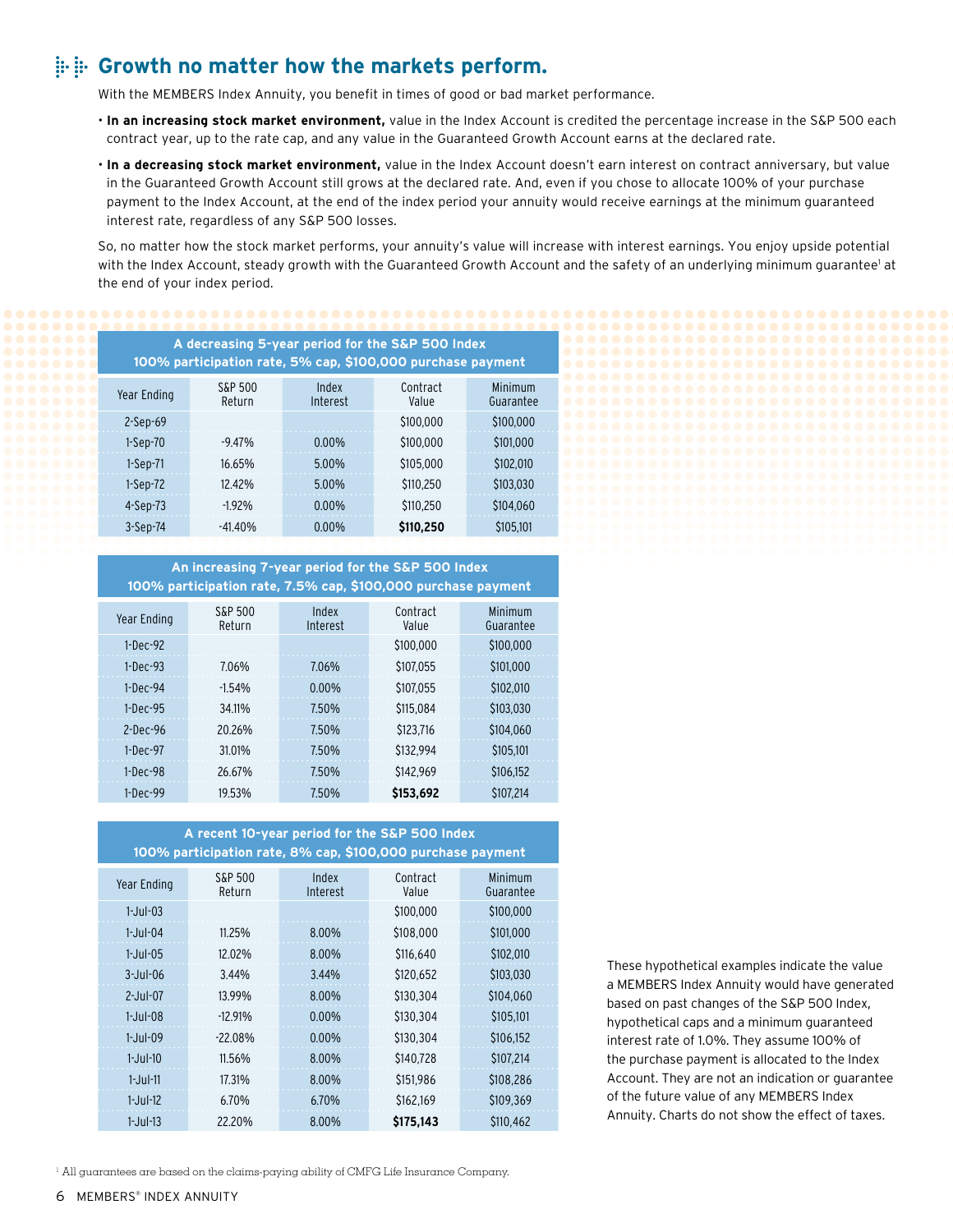

**Frank and Eileen purchased a MEMBERS Index Annuity last year with money they rolled over from Frank's 401(k) plan. Frank experienced past losses in his 401(k) account value during times of market volatility, and they both take comfort in the minimum guarantee they now have with the MEMBERS Index Annuity. No matter how the market performs, at the end of the index period they know their hard-earned savings will have grown by at least the minimum rate.**

### **Your money — your choice.**

The MEMBERS Index Annuity provides three index periods – 5, 7 or 10 years'. You select the term that's most appropriate for your investment goals. In general, longer terms have higher rate caps for the dollars allocated to the Index Account, which means higher earning potential. Your representative can provide you with current caps for the three index periods.

### **Flexibility to change your allocation**

Throughout your chosen index period you may request a change to your allocation between the Index and Guaranteed Growth Accounts. Once requested, the new allocation takes effect on your next contract anniversary. This valuable flexibility means you can adjust your annuity should your investment outlook change.

### **At the end of the index period**

When the index period is over, you decide what to do with your contract's value. You may:

- Sign up for another index period of the same duration. (Not available in Delaware, Florida, Minnesota, Nevada and Pennsylvania.)<sup>2</sup>
- Continue your contract in a one-year fixed rate account.
- Convert your value into a guaranteed income stream.3
- Receive your funds in a lump sum.4

### **Your retirement plan**

While investing directly in the stock market isn't for everyone, participating in market-linked returns could play an important role in your retirement plan. The upside potential and underlying guarantees of a MEMBERS Index Annuity may be an ideal investment for a portion of your retirement savings, including:

- **Savings you can't afford to see decrease in value.** You've worked hard to save for retirement and if those dollars disappeared because of a market decline, you might have to consider retiring later, accepting a lower standard of living or working during your retirement.
- **Money you'd like to see earn market-linked returns.** You want the potential to earn more than traditional fixed rate products.
- **Money you don't need during the 5-, 7- or 10-year term you choose.** You have other funds available to cover liquidity needs during the index period of your annuity contract.
- **Dollars you want to see grow tax deferred.**5 You want to control when you're taxed on interest earnings, and earnings in your annuity are not taxed until you receive money from the contract.
- **Money you may want to turn into a guaranteed lifetime income.** You'd like the flexibility to choose from a wide range of guaranteed payout options should you need retirement income down the road.

<sup>&</sup>lt;sup>1</sup> The 5- and 7-year index periods are not available in New Jersey.

<sup>2</sup> If available and you sign up for another index period, surrender charges start over. Participation rate, rate caps, Guaranteed Growth Account interest rate and the minimum guaranteed interest rate may differ from those for the prior index period. See your contract for requirements and restrictions.

<sup>&</sup>lt;sup>3</sup> All guarantees are based on the claims-paying ability of CMFG Life Insurance Company.

<sup>4</sup> Withdrawals before age 59½ may be subject to a 10% federal tax penalty.

<sup>5</sup> There are no additional tax benefits when the MEMBERS Index Annuity is purchased as a tax-qualified plan. Annuities should be purchased as a qualified plan for features other than tax deferral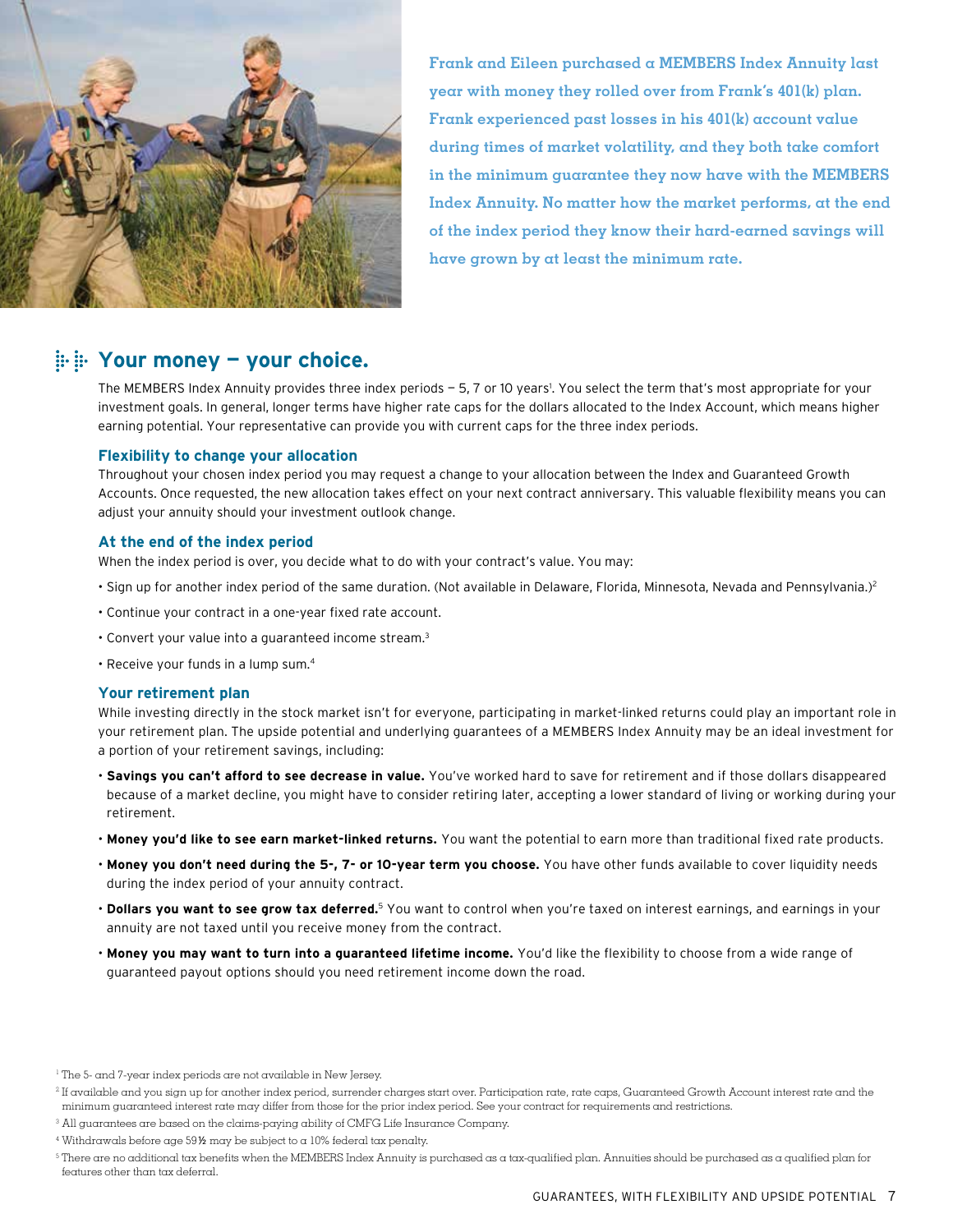

### **Access to your money.**

The MEMBERS Index Annuity is a long-term investment with benefits best realized when held to the end of the chosen index period (5, 7 or 10 years). Surrender charges may apply to withdrawals during the index period. However, there are a number of ways to access a portion of your money without paying surrender charges.

### **Withdrawals**

After one year, you can withdraw up to 10% of the contract value annually, without penalty.' The minimum value remaining in the contract must be at least \$5,000.

### **Total access in times of need**

You have total access to all contract values without surrender charges if:

- You are confined to a nursing home or hospital2 for 180 consecutive days after issue. (Pennsylvania is 90 consecutive days; one-year wait to exercise in Connecticut. Not available in California or Massachusetts.)
- You are diagnosed as terminally ill with a life expectancy of less than one year. (Massachusetts and Washington is less than 24 months; one-year wait to exercise in Connecticut. Not available in California or New Jersey.)

#### **Surrender charges**

Withdrawals in excess of 10% will be assessed surrender charges corresponding with the index period of your contract (see tables below). Since index interest is credited only on contract anniversary for dollars allocated to the Index Account, the timing of your withdrawal may have a negative effect on your contract value. Consult your representative regarding the implications of any early withdrawals.



<sup>1</sup> Withdrawals before age 59½ may be subject to a 10% federal tax penalty. Consult your representative and tax professional for advice regarding any early withdrawals. <sup>2</sup> Not intended as Long Term Care Insurance.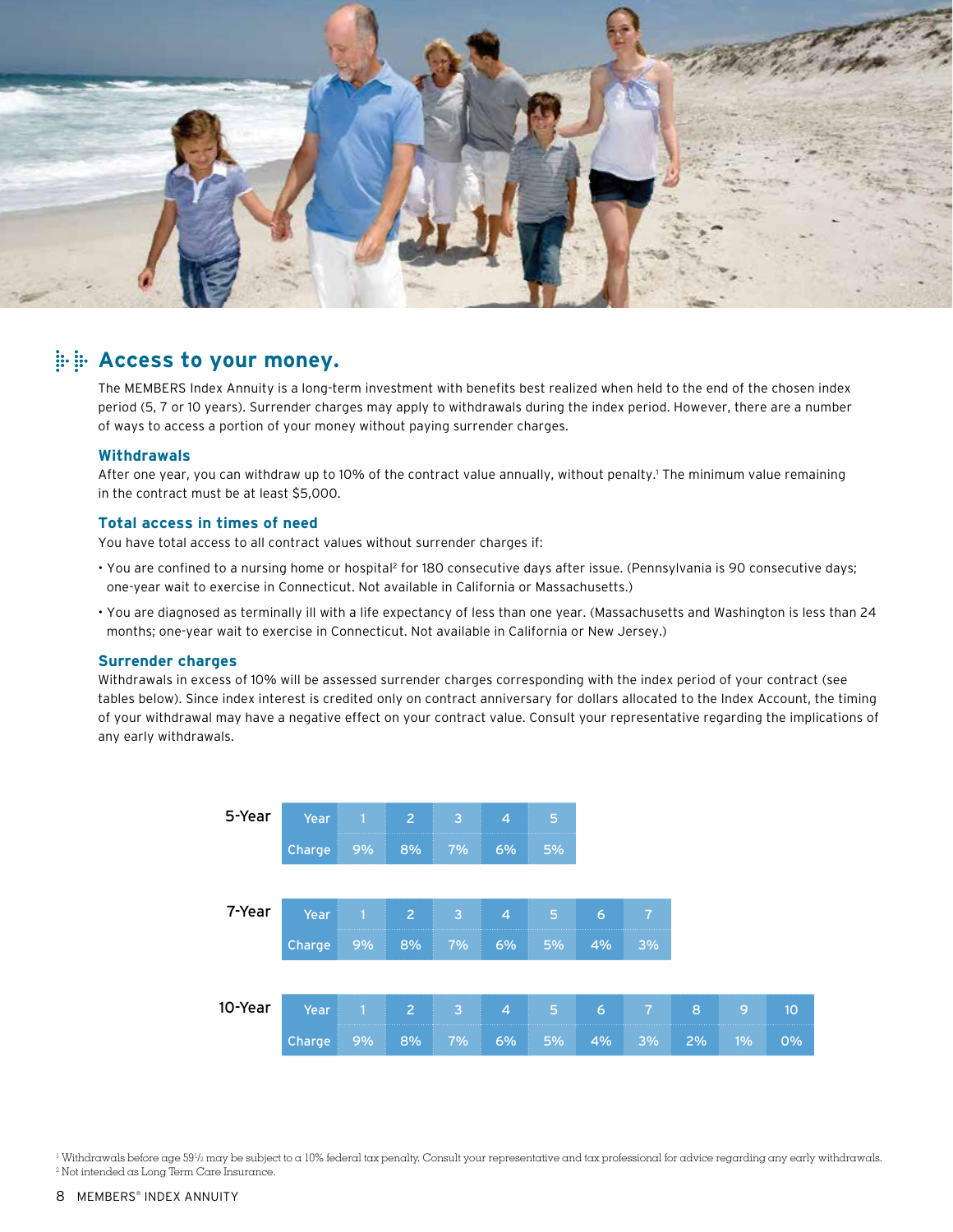

### **Take advantage of tax deferral and compounding interest.**

Taxes can have a tremendous effect on the growth of your retirement assets.1 MEMBERS Index Annuity has the potential to accumulate faster than a taxable investment earning similar rates of return. That's because as the interest compounds, you don't pay any current income taxes.

Tax deferral allows you to postpone the tax due until you take a partial withdrawal from your account or begin the annuity's income payout period (annuitization). And at that time, probably during your retirement, you may be in a lower tax bracket.

Your annuity has the potential to grow faster because you are earning interest on:

- The principal amount invested,
- The money normally needed to pay taxes on the interest, and
- Interest already credited to your account.

### **Power of tax-deferred savings**

| Year | Tax-Deferred<br>Annuity | <b>Fully Taxable</b><br>Account | Tax-Deferred<br>Advantage |
|------|-------------------------|---------------------------------|---------------------------|
| 5    | \$121,665               | \$115,927                       | \$5,738                   |
| 10   | \$148,024               | \$134,392                       | \$13,632                  |
| 15   | \$180,094               | \$155.797                       | \$24,297                  |
| 20   | \$219,112               | \$180,611                       | \$38,501                  |
| 25   | \$266,583               | \$209,378                       | \$57,205                  |

*This chart shows the benefits of tax deferral and compounding interest on an investment of \$100,000 over a period of 25 years. The comparison is between a tax-deferred fixed annuity and a fully taxable investment. The example assumes an interest rate of 4% and a federal tax rate of 25%.2*



*As a hypothetical comparison, these charts do not indicate or represent actual guaranteed future values and do not include any charges for early surrender, which would reduce account value. The taxable example shows income taxes paid annually. The tax-deferred example does not reflect taxes due on earnings once they are distributed. Taxes on annuity interest earned are due only when you choose to receive an income or make a withdrawal. Withdrawals from an annuity prior to age 591 /2 may be subject to a 10% IRS penalty. There are no additional tax benefits when an annuity is purchased as an IRA or other tax-qualified plan, since those plans already provide tax-deferred status. Annuities should be purchased as a qualified plan for the value of features other than tax deferral.*

<sup>1</sup> This brochure provides a brief description of tax topics for fixed annuities and is not intended to provide tax advice. For tax or legal advice, contact a licensed professional.

<sup>&</sup>lt;sup>2</sup> Remember that tax rates and tax brackets are subject to change and may not remain the same over extended time periods. Be aware that lower tax rates on capital gains and dividends could make the investment return for a fully taxable investment more favorable, thereby reducing the difference in performance between the accounts shown.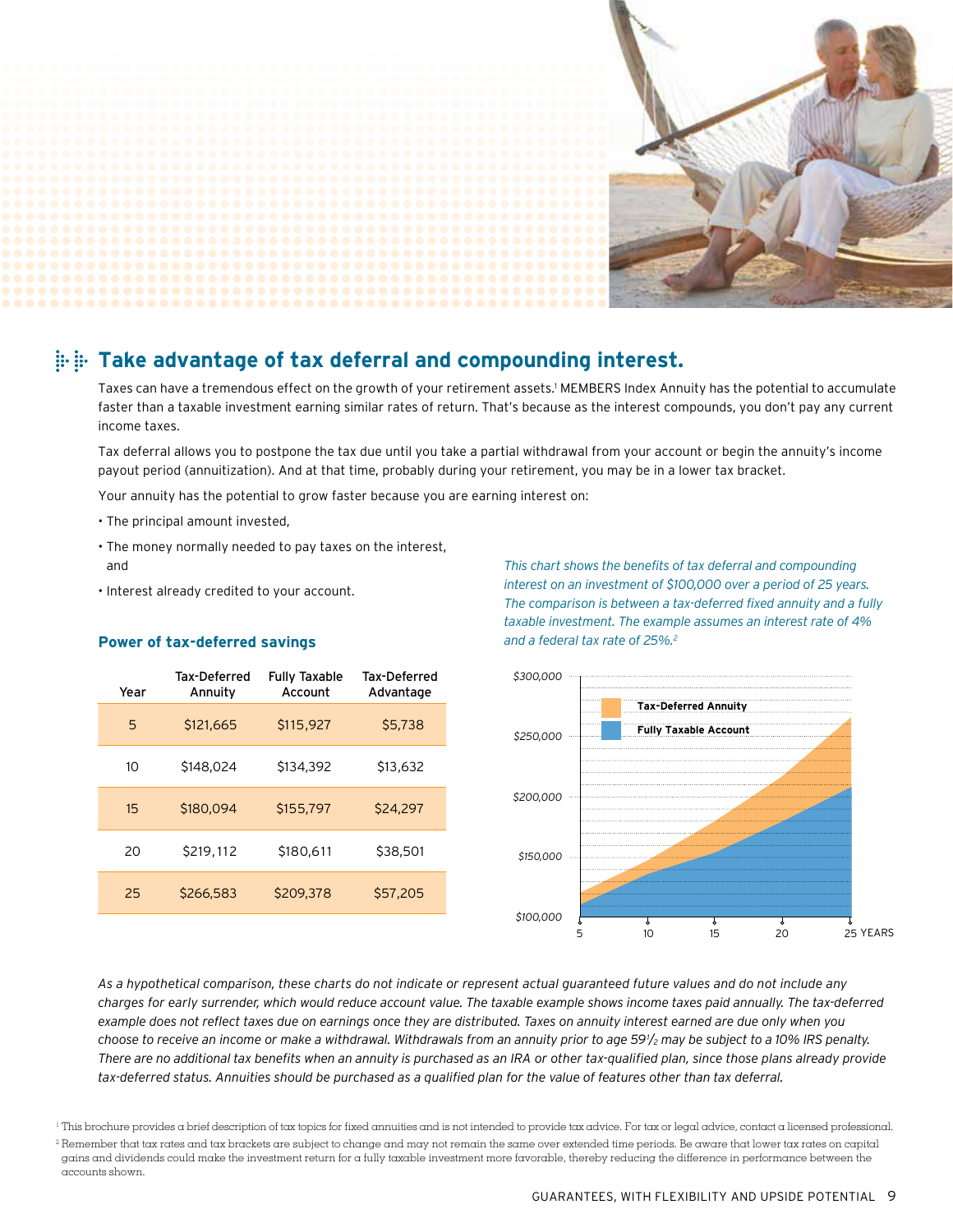

**Judy and Ron bought a MEMBERS Index Annuity to provide the opportunity for market growth without the risk of losing principal. At the end of their 7-year index period, they were ready to retire. They took their accumulated value and converted it to a guaranteed income for both their lifetimes.**

### **EXALUTE:** Protection before starting income.

MEMBERS Index Annuity provides for your family and loved ones. In the event of your death prior to starting annuity income, the entire value goes directly to your named beneficiary, with no surrender charges. Although the beneficiary's payment may be subject to taxation, annuity payments avoid the costs and delays of probate.

### **Guarantee your retirement income.**

When you're ready to begin receiving guaranteed' retirement income from your MEMBERS Index Annuity, you have flexible annuitization options. Annuitization means turning your accumulated retirement savings directly into a stream of income payments. These payments can begin as soon as two years after issue (one year in Florida and immediately in Illinois). You can choose from a wide range of payment options<sup>2</sup> to help meet your retirement goals.

### **Fixed Installment Income**

Offers you fixed guaranteed income payments for a selected number of years. Payments can be monthly, quarterly, semi-annually or annually.

### **Fixed Life Income**

Payments are fixed and guaranteed for your lifetime (single), or the lifetime of both you and another individual (joint). With joint life income, you can also choose to have survivor income remain level or reduced to match anticipated lower expenses.

### **Inflation Adjusted Life Income**

If you are concerned your annuity income won't keep up with inflation, you can choose lifetime payments designed to help keep pace with rising costs. Inflation adjusted income payments can increase every January based on the changes in the Consumer Price Index (CPI). Should the CPI be negative (deflation), your payments remain the same. They never go down. Inflation adjusted income is available for single or joint life payments.

### **Protect your beneficiaries after income begins.**

For any lifetime annuitization option you choose, your MEMBERS Index Annuity also has options that can help add protection for your loved ones if you should die early.

### **Life with Cash Refund**

Payments are guaranteed for life. At death, if the total of all payments made is less than the contract value applied, the difference is paid in a lump sum to your beneficiary.

### **Life with Guarantee Period**

Payments last for life, and if you die before the end of the guarantee period, your beneficiary receives payments until the period ends.

<sup>&</sup>lt;sup>1</sup> All guarantees are based on the claims-paying ability of CMFG Life Insurance Company.

 $^2$  Certain payment options may not be available in all states or with all plan types.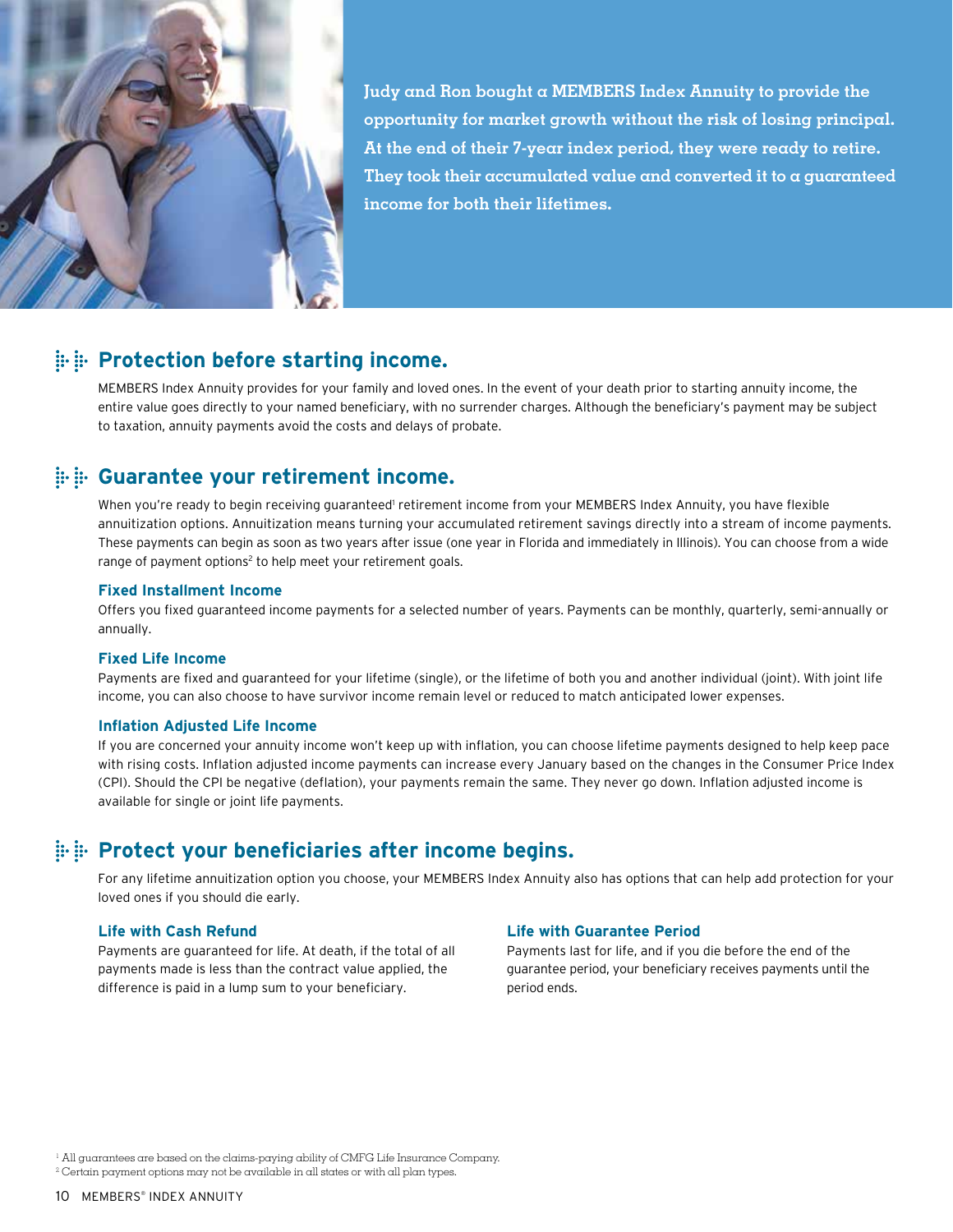

### **E. E. Commonly asked questions.**

### **How can I purchase the MEMBERS Index Annuity?**

Your annuity can be established as a traditional IRA, Roth IRA, SEP IRA, beneficiary IRA, deferred compensation plan or through an investment of after-tax dollars (non-qualified). State variations may apply.

#### **What is the maximum issue age?**

The owner and annuitant may be up to age 85 on their last birthday at the time of purchase.

#### **What is the minimum investment?**

The MEMBERS Index Annuity requires a payment of \$10,000 to issue the contract.

#### **Is there a maximum?**

The maximum initial purchase payment is \$999,999 without prior Company approval.

### **Can I invest my entire purchase payment in the Index Account?**

Yes. The Index Account offers the most growth potential for your investment. Allocations to the Guaranteed Growth Account are optional. And even if you choose to allocate 100% of your dollars to the Index Account when you purchase the contract, you can always choose to allocate money to the Guaranteed Growth Account at a later date.

**Are there limits to the percentage I can allocate to the Index Account or the Guaranteed Growth Account?** You can allocate any percentage between 0% and 100% to either account, in 1% increments.

### **How often can I change the allocation between accounts?**

A change to your account allocation can be requested at any time, and the change will be effective on the following contract anniversary.

#### **Are higher rate caps available for larger investments?**

Yes. Compared to the current rate caps for contracts issued for \$10,000 to \$99,999, current Company practice is for contracts issued from \$100,000 to \$349,999 to receive a higher rate cap, and caps are even higher for contracts issued at \$350,000 and up.

#### **Is the rate cap guaranteed for the entire index period?**

The rate cap for dollars in the Index Account is guaranteed for 12 months. Although subsequent rate caps are not guaranteed, it is the Company's intention to renew at the same rate cap as the original. The Company has followed this rate cap renewal practice since the MEMBERS Index Annuity was first offered.

#### **What is the minimum guaranteed interest rate?**

At issue and upon any renewal, you are guaranteed a minimum rate of return for the full index period. The contract's minimum guaranteed rate will never be less than required by state law, and can range from 1.0% to 3.0%. Your representative can provide the current minimum guaranteed rate.

### **Are there any annual contract fees?**

No. There are no contract, administrative or up-front fees on the MEMBERS Index Annuity. Your payments go to work immediately.

### **Ask your representative to show you how the MEMBERS Index Annuity can help you pursue your goals for guarantees, with flexibility and upside potential.**